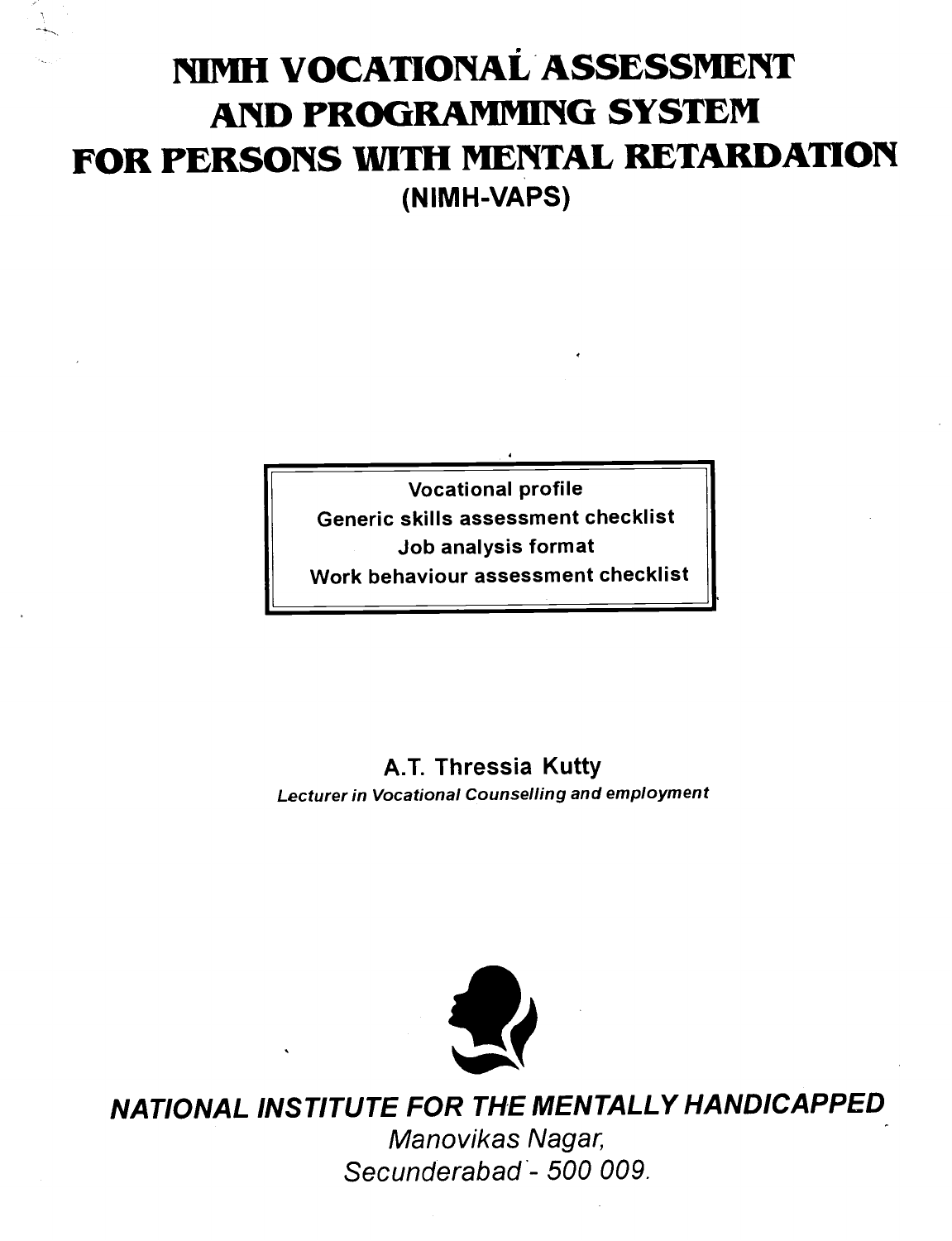## NIMH VOCATIONAL ASSESSMENT AND PROGRAMMING SYSTEM FOR PERSONS WITH MENTAL RETARDATION

(NIMH-VAPS)



Supported employment / Open employment / Sheltered employment / Self employment

- Use vocational profile and generic skills assessment ckecklist (page nos. 6-10) for preparation of vocational profile and work readiness skills assessment.
- Use job analysis format (page nos. 11 -15) to develop job analysis the Vocational curriculum and checklist for training and periodical evaluation.
- Use work behaviour assessment checklist (page nos. 16 -19) for systematic work behaviour assessment, training and evaluation.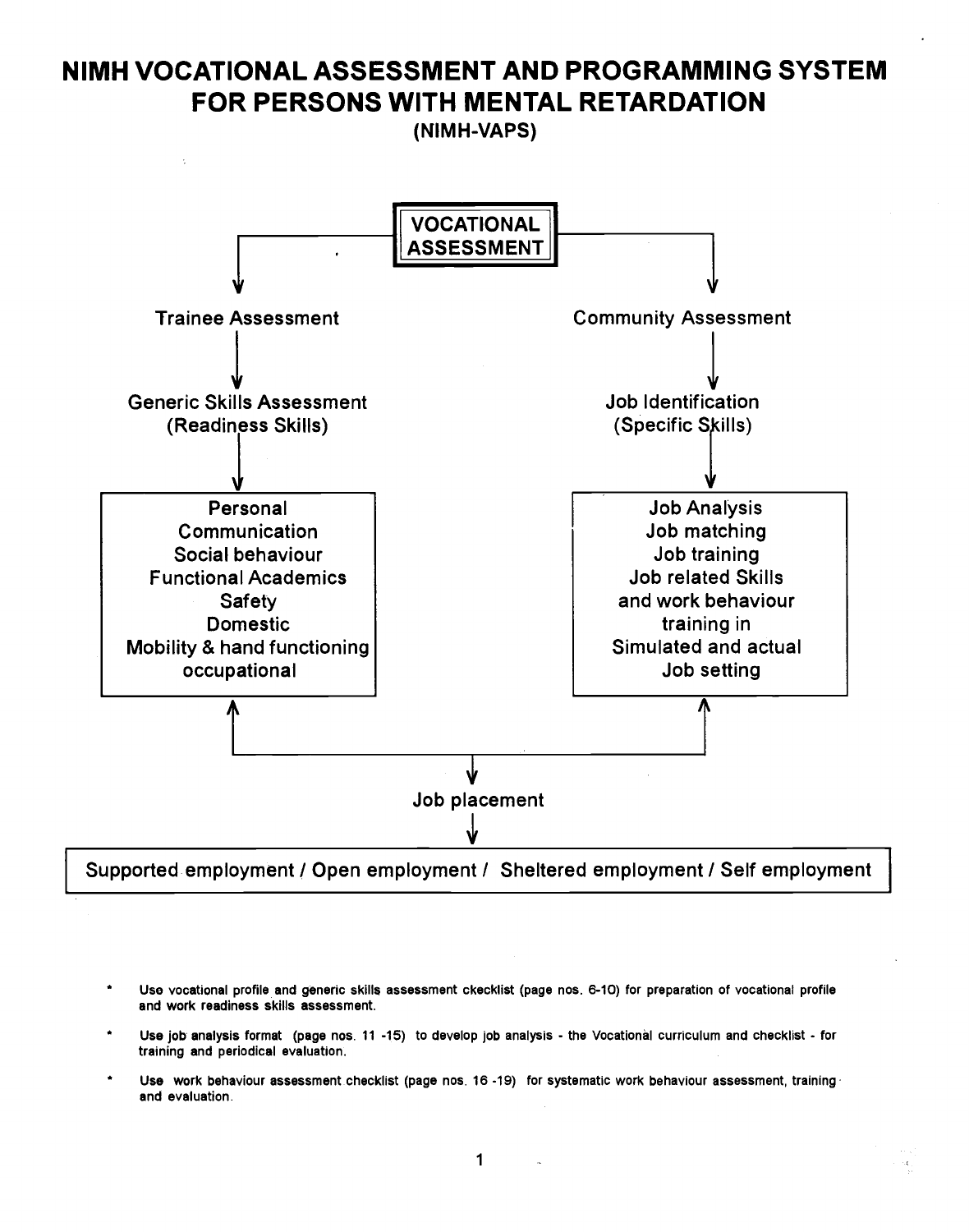## FUNCTIONAL VOCATIONAL ASSESSMENT FOR PERSONS WITH MENTAL RETARDATION

- \* provides information on work readiness skills.
- \* helps to identify suitable jobs in the community.
- \* provides information on jobs selected.
- \* identifies areas in which training is needed.
- emphasises on-the-job training.
- \* evaluates work related skills and work behaviour.
- targets employment for all trainees who are assessed.
- extends support for job retention.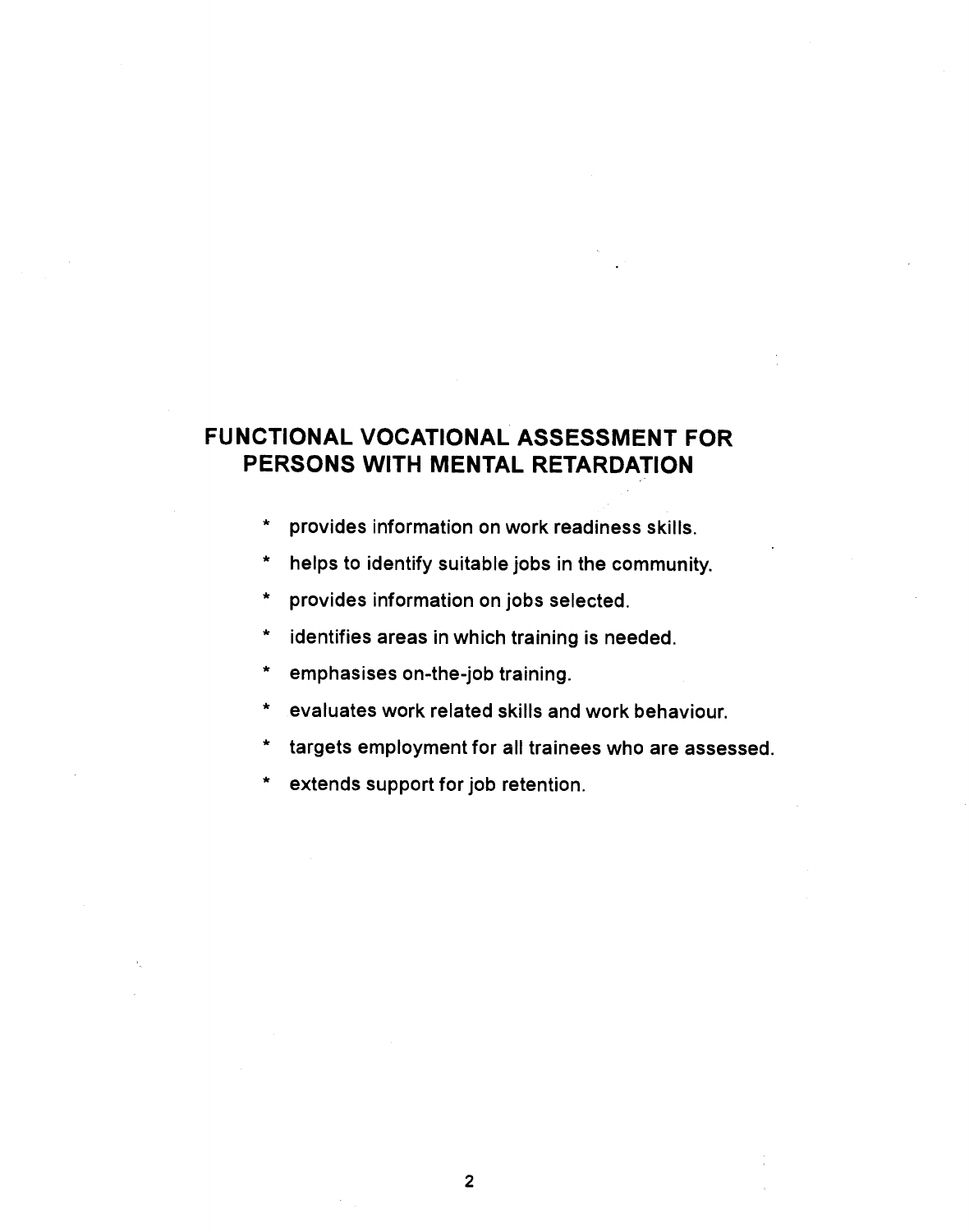## VOCATIONAL PROFILE

 $\ddot{\cdot}$ 

 $\ddot{\cdot}$ 

 $\ddot{\cdot}$ 

| I. |     | <b>Identification data:</b>                                                                               |  |
|----|-----|-----------------------------------------------------------------------------------------------------------|--|
|    | 1.1 | Name of the trainee<br>(Person with Mental Retardation<br>(above 15 years)                                |  |
|    | 1.2 | Sex / age / Date of Birth                                                                                 |  |
|    | 1.3 | <b>Level of Mental Retardation</b>                                                                        |  |
|    | 1.4 | Marital status of the trainee                                                                             |  |
|    | 1.5 | Father's / guardian's name,<br>occupation & address                                                       |  |
| 2. |     | <b>Family History (Pedigree Chart)</b>                                                                    |  |
| 3. |     | Socio economic status                                                                                     |  |
|    | 3.1 | <b>Monthly Income of Parents</b>                                                                          |  |
|    | 3.2 | Rural/semi urban / urban                                                                                  |  |
| 4. |     | Generic skills - (Readiness skills)<br>(based on generic skills assessment<br>checklist (page nos : 6-10) |  |
|    | 4.1 | <b>Personal skills</b>                                                                                    |  |
|    | 4.2 | Communication                                                                                             |  |
|    | 4.3 | Social behaviour                                                                                          |  |
|    | 4.4 | <b>Functional academics</b>                                                                               |  |
|    | 4.5 | <b>Safety skills</b>                                                                                      |  |
|    | 4.6 | Domestic behaviour                                                                                        |  |
|    |     | 4.7 Mobility and hand functioning                                                                         |  |
|    | 4.8 | Occupational                                                                                              |  |
| 5. |     | Associated conditions (tick $\blacktriangledown$ )                                                        |  |
|    | a.  | <b>Epilepsy</b>                                                                                           |  |
|    | b.  | <b>Physical handicap</b>                                                                                  |  |
|    | C.  | <b>Hearing handicap</b>                                                                                   |  |
|    | d.  | <b>Visual handicap</b>                                                                                    |  |
|    | е.  | <b>Psychiatric features</b>                                                                               |  |

3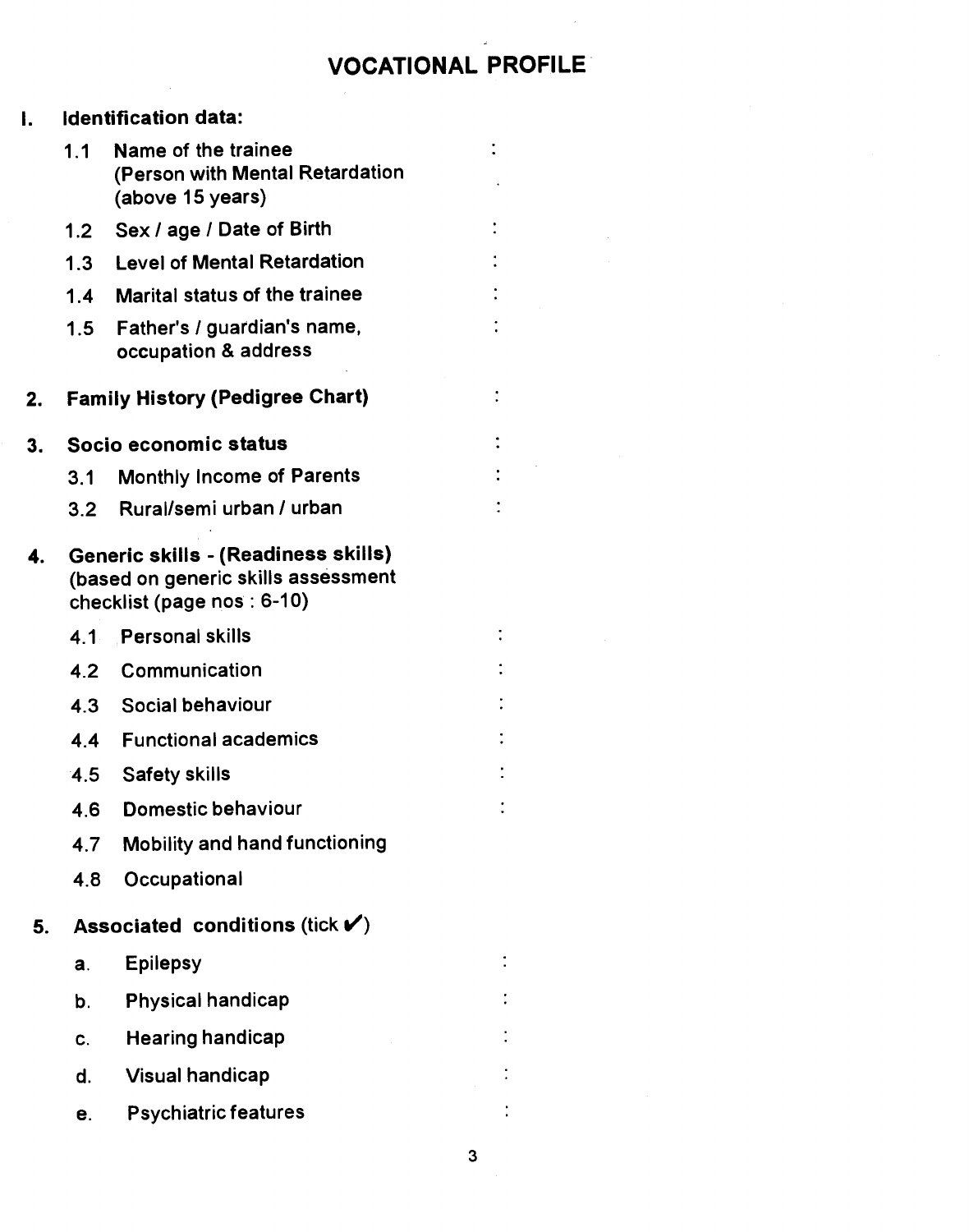# 6. Training received

|    | a)  | Normal school                                                                       |    |
|----|-----|-------------------------------------------------------------------------------------|----|
|    | b)  | <b>Special school</b>                                                               |    |
|    | c)  | <b>Vocational training</b>                                                          |    |
|    | d)  | Any other                                                                           |    |
| 7. |     | <b>Daily routines</b>                                                               |    |
|    |     | 06.00 A.M. - 09.00 A.M.                                                             |    |
|    |     | 09.00 A.M. - 01.00 P.M.                                                             |    |
|    |     | 01.00 P.M. - 05.00 P.M.                                                             |    |
|    |     | 05.00 P.M. - 09.00 P.M.                                                             | ÷Ι |
| 8. |     | <b>Experience in employment</b>                                                     |    |
|    | 8.1 | <b>Domestic works</b>                                                               |    |
|    | 8.2 | If employed where? what type of work?<br>salary/wages                               |    |
| 9. |     | <b>Possibilities of employment</b>                                                  |    |
|    | 9.1 | In what type of employment<br>family members involved                               |    |
|    | 9.2 | Potential employment opportunities<br>in the neighbourhood                          |    |
|    | 9.3 | Possibilities of self employment                                                    |    |
|    | 9,4 | What type of work the trainee<br>wants to do?                                       |    |
|    | 9.5 | What type of support the parents<br>expect for their son/daughter?                  |    |
|    | 9.6 | What type of support the parents<br>expect for employment of their<br>son/daughter. |    |
|    | 9.7 | <b>Financial position</b>                                                           |    |

 $\hat{\mathcal{A}}$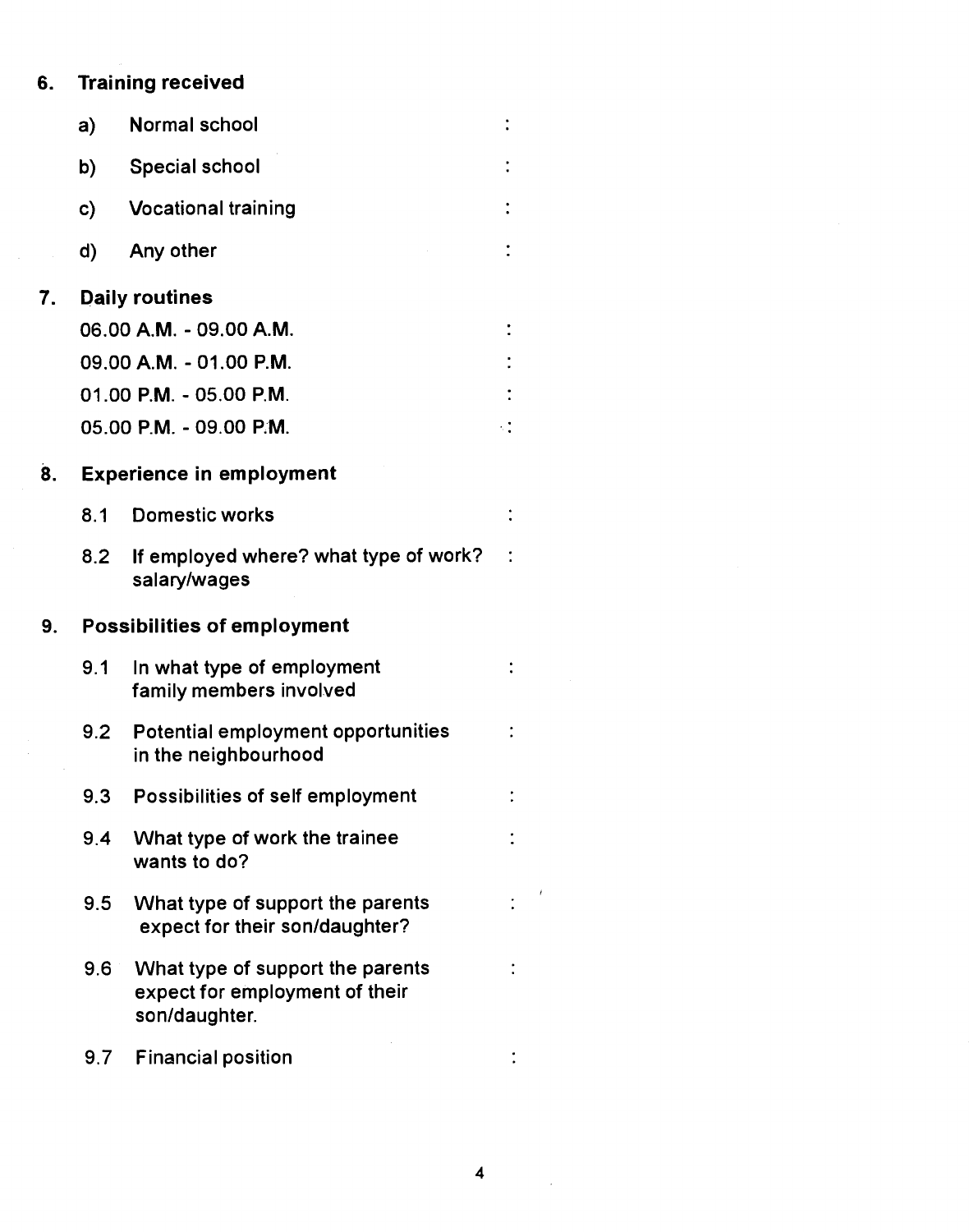# 10. Areas in which guidance required (tick  $\checkmark$ ) a. Medical b. Educational c. Family counselling d. Guidance to select a job e. Vocational training f. Mobilisation of funds g. Project preparation h. Any other 11. Selection of suitable job (based on generic skills assessment & Vocational profile) 11.1 Suitable job selected - first choice

Reasons for selection

a.

b.

c.

d

11.2 Suitable job - second choice Reasons for selection

a.

÷

- b.
- C.
- d.
- 11.3 Suitable job third choice Reasons for selection
	- a.
	- b.
	- C.
	- d.

## 12. Any other Remarks

5

 $\ddot{\cdot}$  $\ddot{\cdot}$ 

 $\ddot{\phantom{0}}$  $\ddot{\cdot}$ 

÷

 $\ddot{\cdot}$  $\bullet$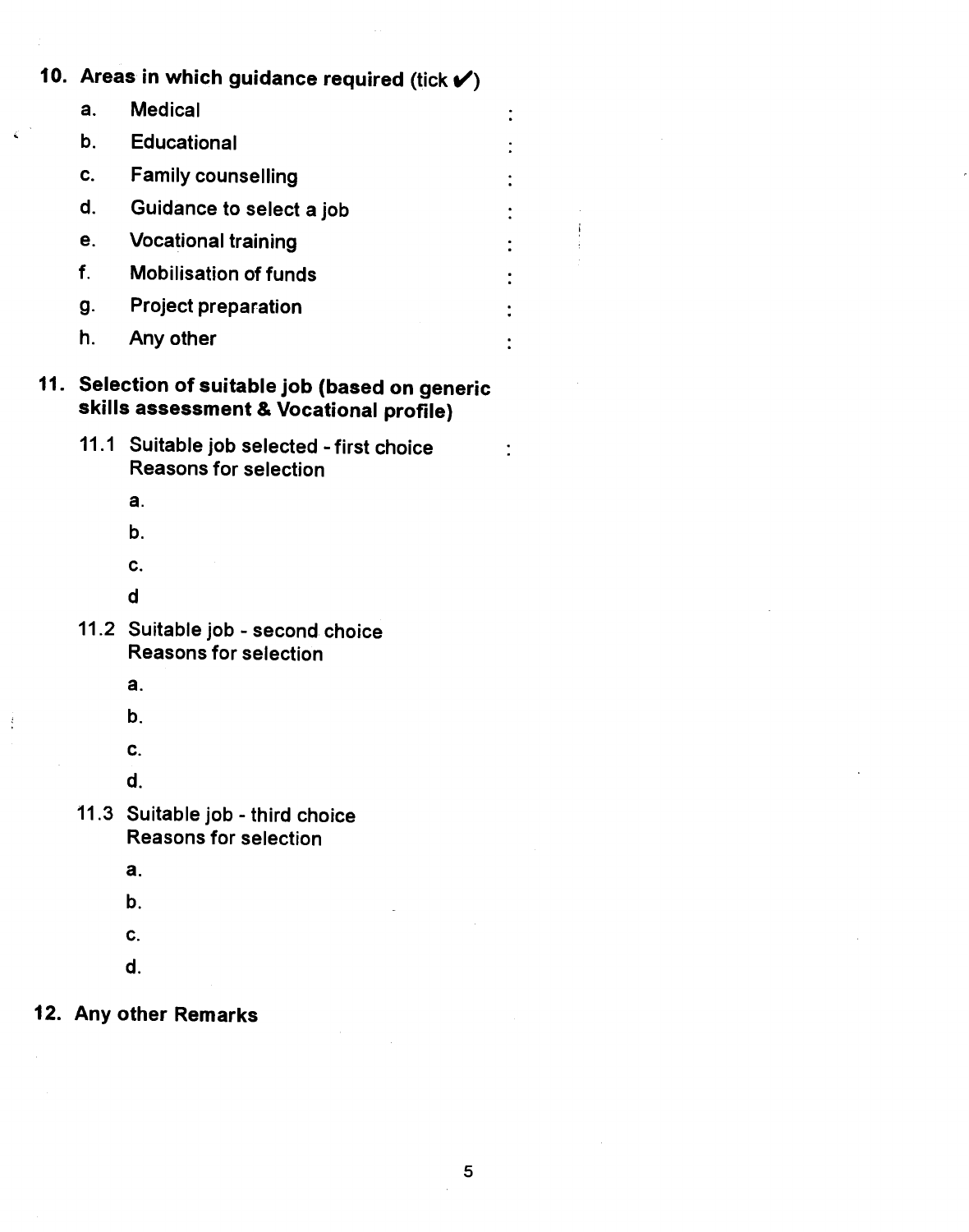## GENERIC SKILLS ASSESSMENT CHECK LIST

WORK READINESS SKILLS - PREREQUISITE SKILLS FOR VOCATIONAL TRAINING

Name of the Trainee

 $\tilde{\mathcal{F}}$ 

| <b>Age :</b> |                                                                                    |              | <b>Periodical Evaluation</b> |
|--------------|------------------------------------------------------------------------------------|--------------|------------------------------|
|              | <b>I. PERSONAL</b>                                                                 | <b>Date</b>  |                              |
|              | 1. Anticipates needs, uses toilets independently                                   |              |                              |
|              | 2. Maintains cleanliness unaided (brushing, bathing, combing)                      |              |                              |
|              | 3. Eats properly and observes manners in a family situation<br>without supervision |              |                              |
|              | 4. Manages dressing unaided and maintains a neat appearance                        |              |                              |
|              | 2. COMMUNICATION                                                                   | <b>Total</b> |                              |
|              | 1. Can use gestures as an adjunct to verbal communication                          |              |                              |
|              | 2. Communicates using words                                                        |              |                              |
|              | 3. Gesturally or verbally makes himself understood to others                       |              |                              |
|              | 4. Communicates properly in sentences                                              |              |                              |
|              | 5. Engages in meaningful conversation                                              |              |                              |
|              | <b>3. SOCIAL BEHAVIOUR</b>                                                         | <b>Total</b> |                              |
|              | 1. Sits properly in a class room situation                                         |              |                              |
|              | 2. Greets peers and elders appropriately                                           |              |                              |
|              | 3. Cooperates in group situation                                                   |              |                              |
|              | 4. Offers help when needed without prompting                                       |              |                              |
|              | 5. Behaves acceptably and makes visitors feel welcome                              |              |                              |
|              | 6. Recognizes and protects his own property                                        |              |                              |
|              | 7. Asks permission to use the property of others                                   |              |                              |
|              | Tick $\blacktriangleright$ independent                                             |              |                              |

Xdependent

 $\bar{\nu}$ 

 $\tau^{\pm}$   $\infty$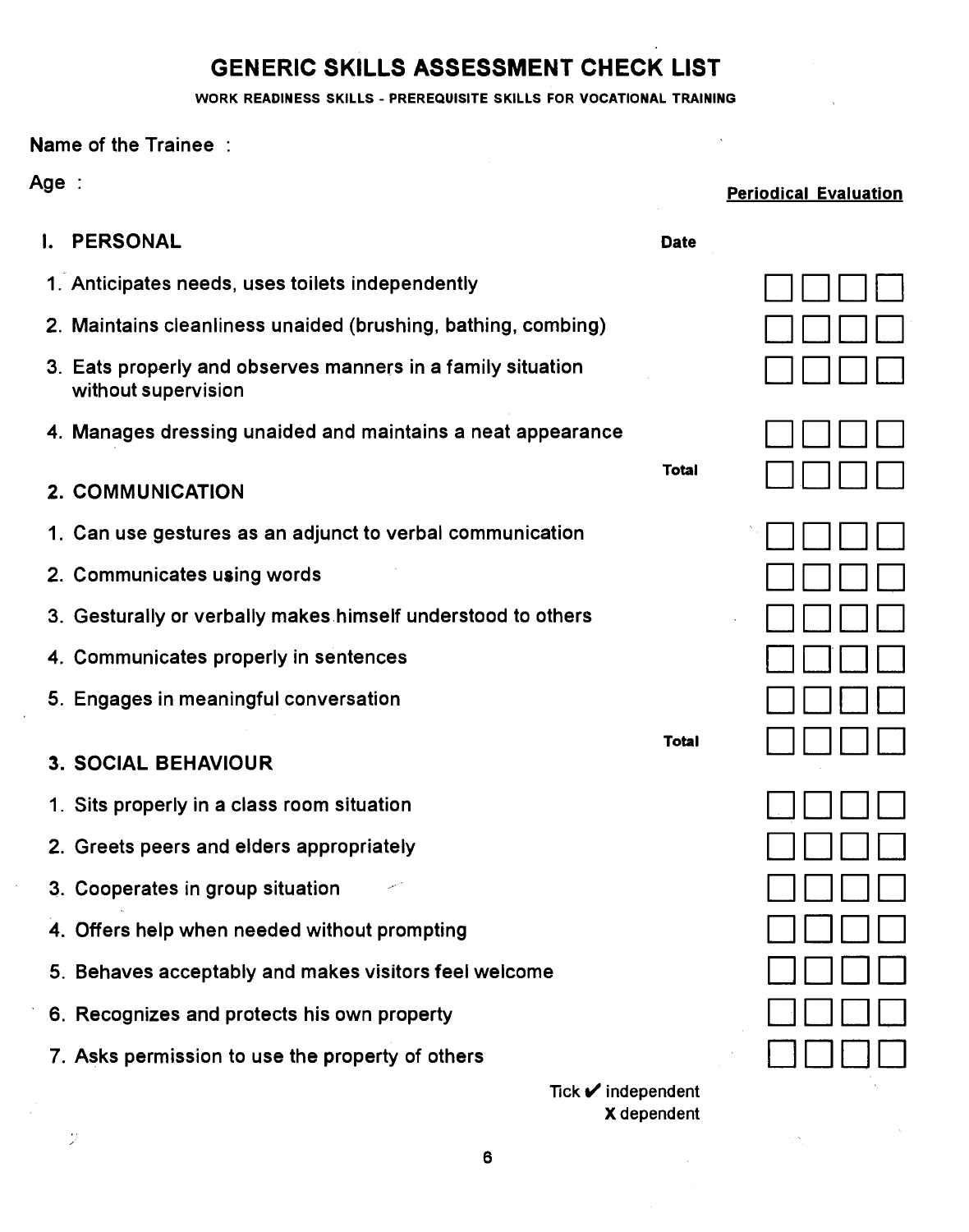#### Periodical Evaluation

- Maintains discipline in a given situation. 8.
- Leads peer group in simple activities 9.
- 10. Follows routine



Date

#### 4. FUNCTIONAL ACADEMICS

- 1. Reads his/her name
- 2. Reads his/her address
- 3. Reads survival words (poison, man, woman, hot, stop, toilet etc)
- 4. Comprehends what is read by him/her
- 5. Reads simple sentences
- 6. Writes his/her name
- 7. Writes his/her address
- 8. Copies simple sentences
- 9. Writes simple sentences
- 10. Counts meaningfully upto 10
- 11. Identifies and writes the numbers upto 10
- 12. Counts upto 100
- 13. Identifies and writes the numbers upto 100
- 14. Does simple single digit addition
- 15. Does simple double digit addition
- 16. Does simple single digit subtraction
- 17. Does simple double digit subtraction
- 18. Identifies coins of all denominations
- 19. Identifies rupee notes of all denominations

| ł,                            |  |
|-------------------------------|--|
| L<br>$\overline{\phantom{a}}$ |  |
|                               |  |
|                               |  |
|                               |  |
| L                             |  |
| Ŀ                             |  |
|                               |  |
|                               |  |
| $\Box \Box \Box \Box$         |  |
| $\Box \Box \Box \Box$         |  |
| $\Box$<br>$\Box \Box$         |  |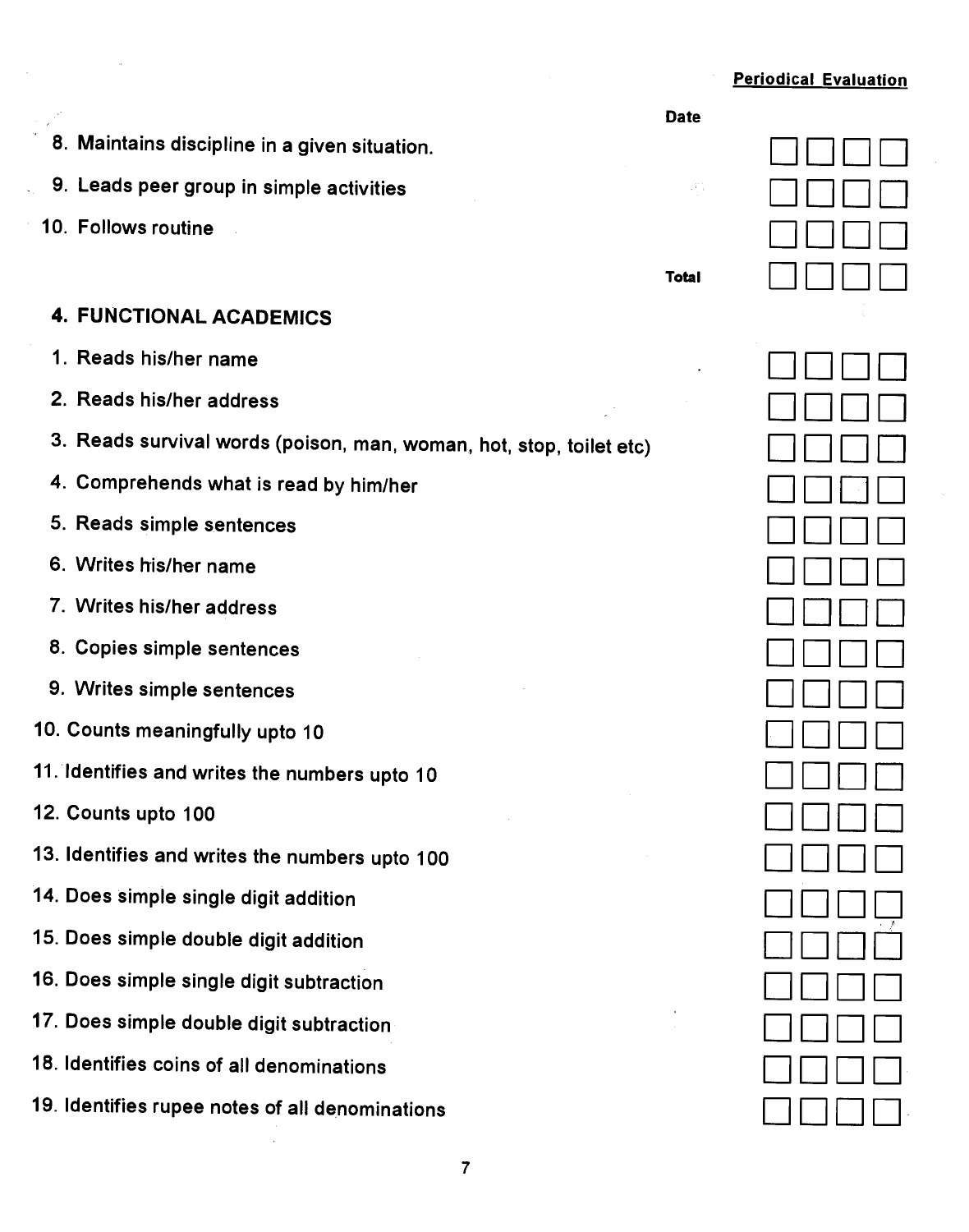#### Periodical Evaluation

|                                                                                           | <b>Date</b>  |  |
|-------------------------------------------------------------------------------------------|--------------|--|
| 20. Exchange coins for one rupee                                                          |              |  |
| 21. Makes purchases and gets balance for 1 rupee                                          |              |  |
| 22. Makes purchases and gets balance for 5 rupees                                         |              |  |
| 23. Makes purchases and gets balance for 10 rupees                                        |              |  |
| 24. Answers correctly day or night, morning or afternoon,<br>yesterday, today or tomorrow |              |  |
| 25. Tells the position of the long and short hand on the clock                            |              |  |
| 26. Reads the numbers on the clock                                                        |              |  |
| 27. Tells his/her date of birth                                                           |              |  |
| 28. Tells time to the minute on the clock                                                 |              |  |
| 29. Tells hours, 30 mnts, 15 mnts, 45 mnts.,                                              |              |  |
| 30. Associates time to the daily routine                                                  |              |  |
| 5. SAFETY SKILLS                                                                          | <b>Total</b> |  |
| 1. Uses stairs and corridors in a safe manner                                             |              |  |
| 2. Aware of hazards in the environment                                                    |              |  |
| 3. Knows dangers of fire                                                                  | t.<br>De     |  |
| 4. Aware of traffic signals                                                               |              |  |
| 5. Crosses street safely                                                                  |              |  |
| 6. Uses sharp objects safely                                                              |              |  |
| 7. Uses household electrical items safely                                                 |              |  |
| <b>6. DOMESTIC BEHAVIOUR</b>                                                              | <b>Total</b> |  |
| 1. Sweeps rooms                                                                           |              |  |
| 2. Dusts the furniture                                                                    |              |  |
| 3. Sets a table for lunch                                                                 |              |  |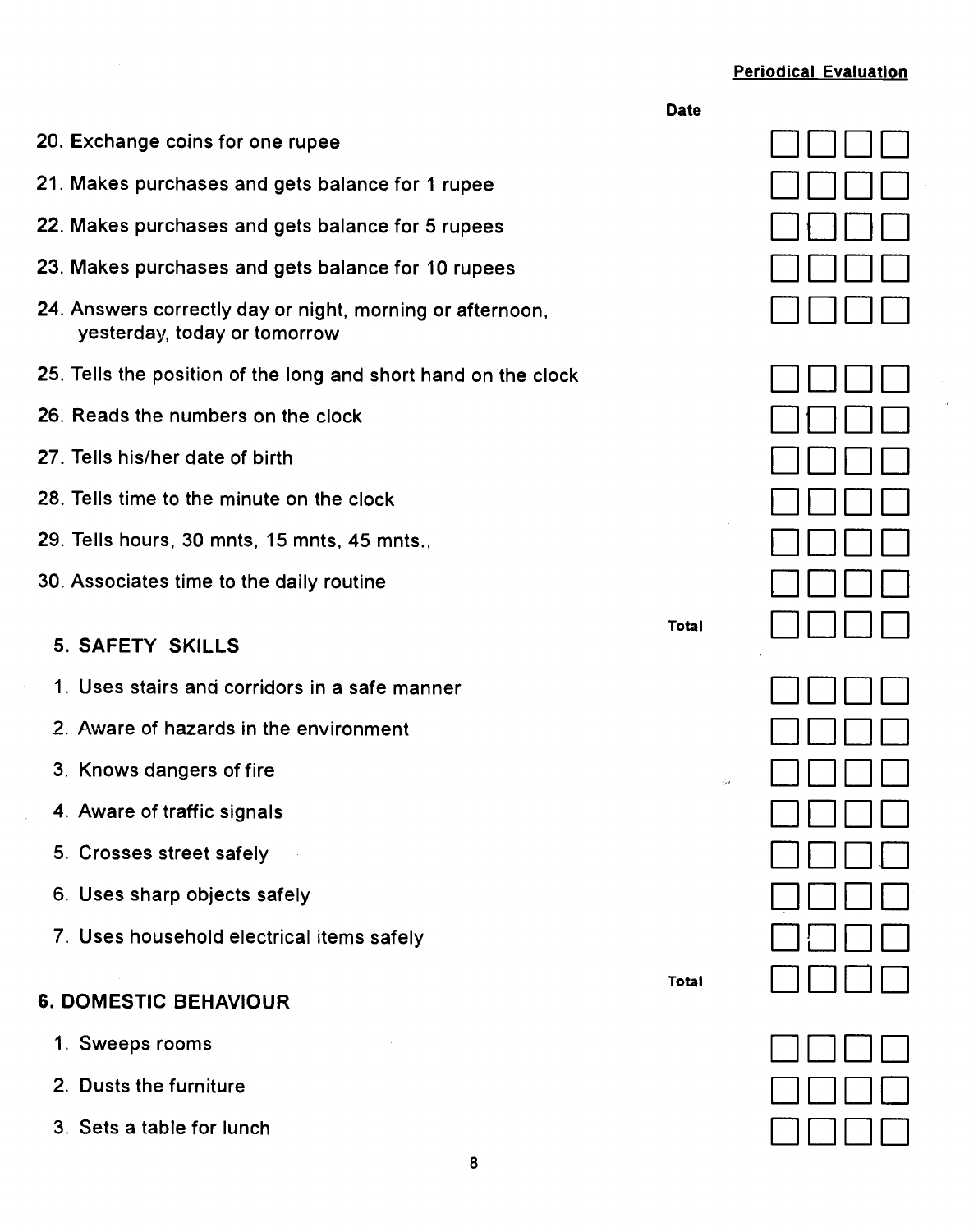### Periodical Evaluation

 $\ddot{\phantom{a}}$ 

|                                                                              | <b>Date</b>  |  |
|------------------------------------------------------------------------------|--------------|--|
| 4. Washes and dries dishes                                                   |              |  |
| 5. Operates a grinder or mixie                                               |              |  |
| 6. Washes clothes                                                            |              |  |
| 7. Dries clothes                                                             |              |  |
| 8. Buys necessary things for cooking if listed and given                     |              |  |
| 9. Prepares coffee                                                           |              |  |
| 10. Prepares and serves a meal                                               |              |  |
| 11. Rides a bicycle                                                          |              |  |
| 12. Can retain verbal messages and convey to the respective person           |              |  |
| 13. Can attend to telephone call                                             |              |  |
| 7. MOBILITY AND HAND FUNCTIONING                                             | <b>Total</b> |  |
| 1. Walks independently                                                       |              |  |
| 2. Climbs and descents with alternate feet                                   |              |  |
| 3. Can pour without spilling                                                 |              |  |
| 4. Can cut a drawn rectangle with scissors                                   |              |  |
| 5. Can pick up pins from a surface using fingers.                            |              |  |
| 8. OCCUPATIONAL SKILLS                                                       | <b>Total</b> |  |
| 1. Attends to an assigned task without disturbing others for one hour        |              |  |
| 2. Goes to an assigned area without reminder in a routine daily<br>programme |              |  |
| 3. Understands and completes a task                                          |              |  |
| 4. Increases speed of work when guided                                       |              |  |
| 5. Rises and leaves from residence to school on time                         |              |  |
| 6. Travels by bus independently                                              |              |  |
|                                                                              | <b>Total</b> |  |

 $\omega = \omega$ 

بالإ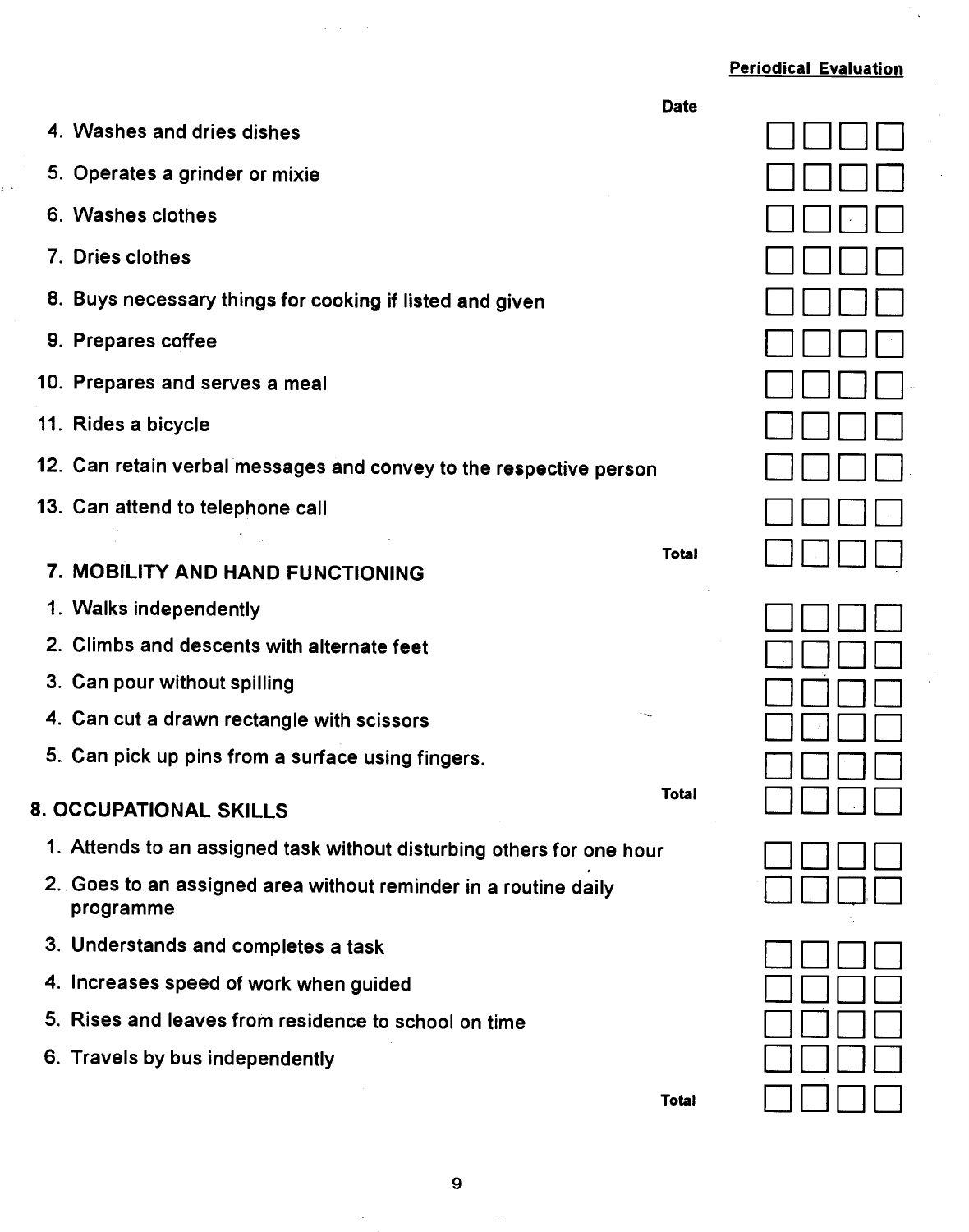## GENERIC SKILLS ASSESSMENT DATA

|                | <b>SKILL AREAS</b>                                                                                               | <b>Total</b>   | <b>Periodical Evaluation</b><br>Date |
|----------------|------------------------------------------------------------------------------------------------------------------|----------------|--------------------------------------|
| 1.             | Personal                                                                                                         | 4              |                                      |
| 2.             | Communication                                                                                                    | 5              |                                      |
| 3.             | <b>Social Behaviour</b>                                                                                          | 10             |                                      |
| 4.             | <b>Functional Academics</b>                                                                                      | 30             |                                      |
| 5 <sub>1</sub> | <b>Safety Skills</b>                                                                                             | $\overline{7}$ |                                      |
| 6.             | <b>Domestic Behaviour</b>                                                                                        | 13             |                                      |
| 7.             | <b>Mobility and hand functioning</b>                                                                             | 5              |                                      |
| 8.             | Occupational                                                                                                     | 6              |                                      |
|                | <b>Total</b>                                                                                                     | 80             |                                      |
|                | The above mentioned areas/skills are generic skills which are prevocational / prerequisite skills for vocational |                |                                      |

Mention special interest and aptitude observed in the trainee.

 $\ddot{\phantom{a}}$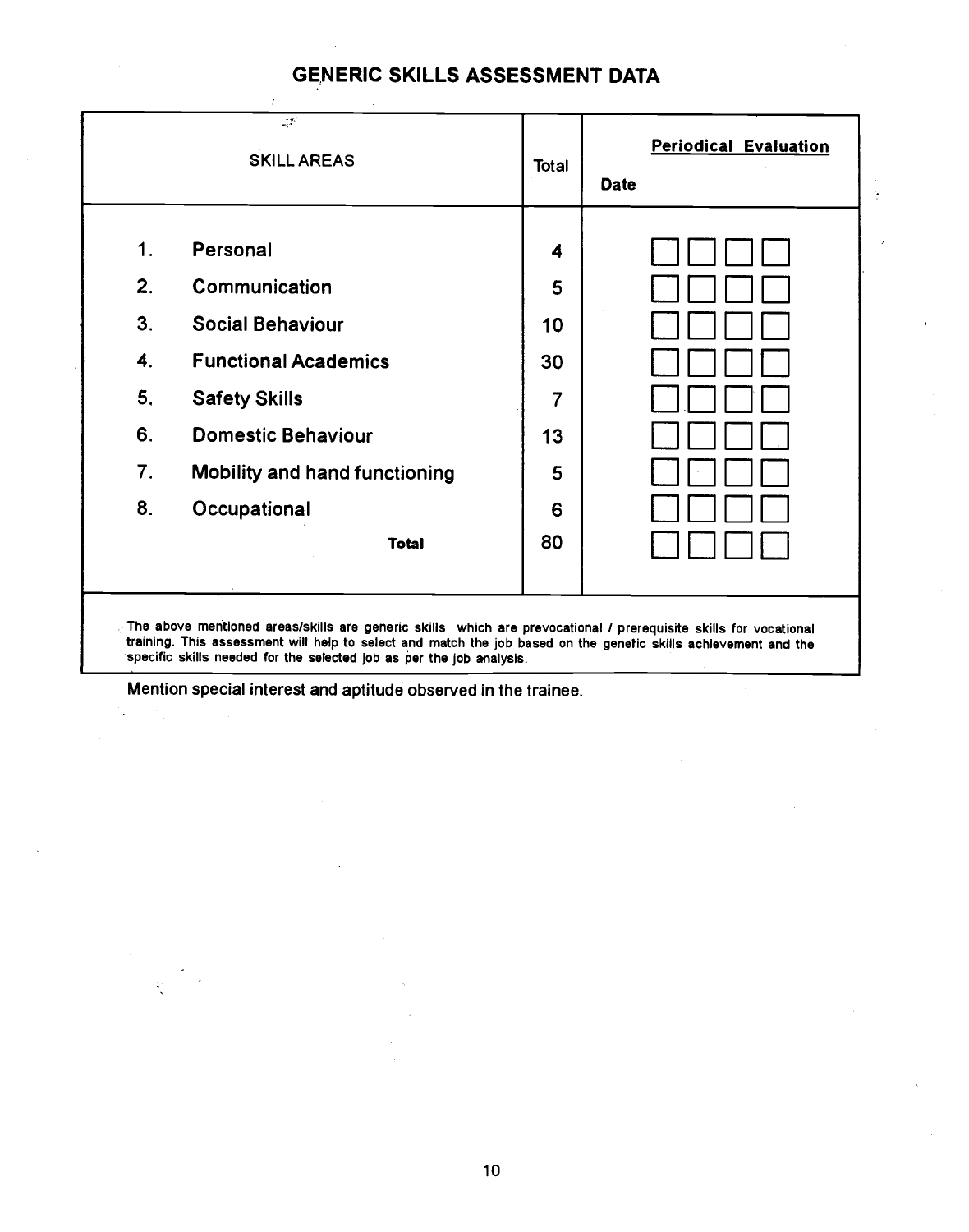# JOB ANALYSIS FORMAT

(Individualised vocational curriculum and evaluation procedure)

 $\ddot{\cdot}$ 

 $\cdot$ 

1. Job Selected 1. Job Title 2. Job Site 3. Job trainee 4. Job programmer

#### Periodical Evaluation

# Date 2. Main work areas

(Specific tasks of identified job)

|                | Cobecute move or identitied foot                                                                                       |                 |  |
|----------------|------------------------------------------------------------------------------------------------------------------------|-----------------|--|
| $\mathbf 1$    | <u> 1980 - Jan James James, margaret amerikan bizi dago da da a shekara 1980 - Andrew Samuel and San San San San S</u> |                 |  |
| 2.             |                                                                                                                        |                 |  |
| 3 <sub>1</sub> |                                                                                                                        |                 |  |
| 4.             |                                                                                                                        |                 |  |
| 5 <sub>1</sub> |                                                                                                                        |                 |  |
| 6.             |                                                                                                                        |                 |  |
|                | 7. $\overline{\phantom{a}}$                                                                                            |                 |  |
| 8.             |                                                                                                                        |                 |  |
| 9.             |                                                                                                                        |                 |  |
|                |                                                                                                                        |                 |  |
|                |                                                                                                                        |                 |  |
| 12.            |                                                                                                                        | $\sim 10^{-11}$ |  |
|                | 13. $\qquad \qquad$                                                                                                    |                 |  |
|                | 14. $\frac{1}{2}$                                                                                                      |                 |  |
| 15.            | the control of the control of                                                                                          |                 |  |
|                | $\blacksquare$                                                                                                         | <b>Total</b>    |  |

Mark: I - Independent, M - Modelling, V - Verbal prompting, P - Physical prompting, D - Totally dependent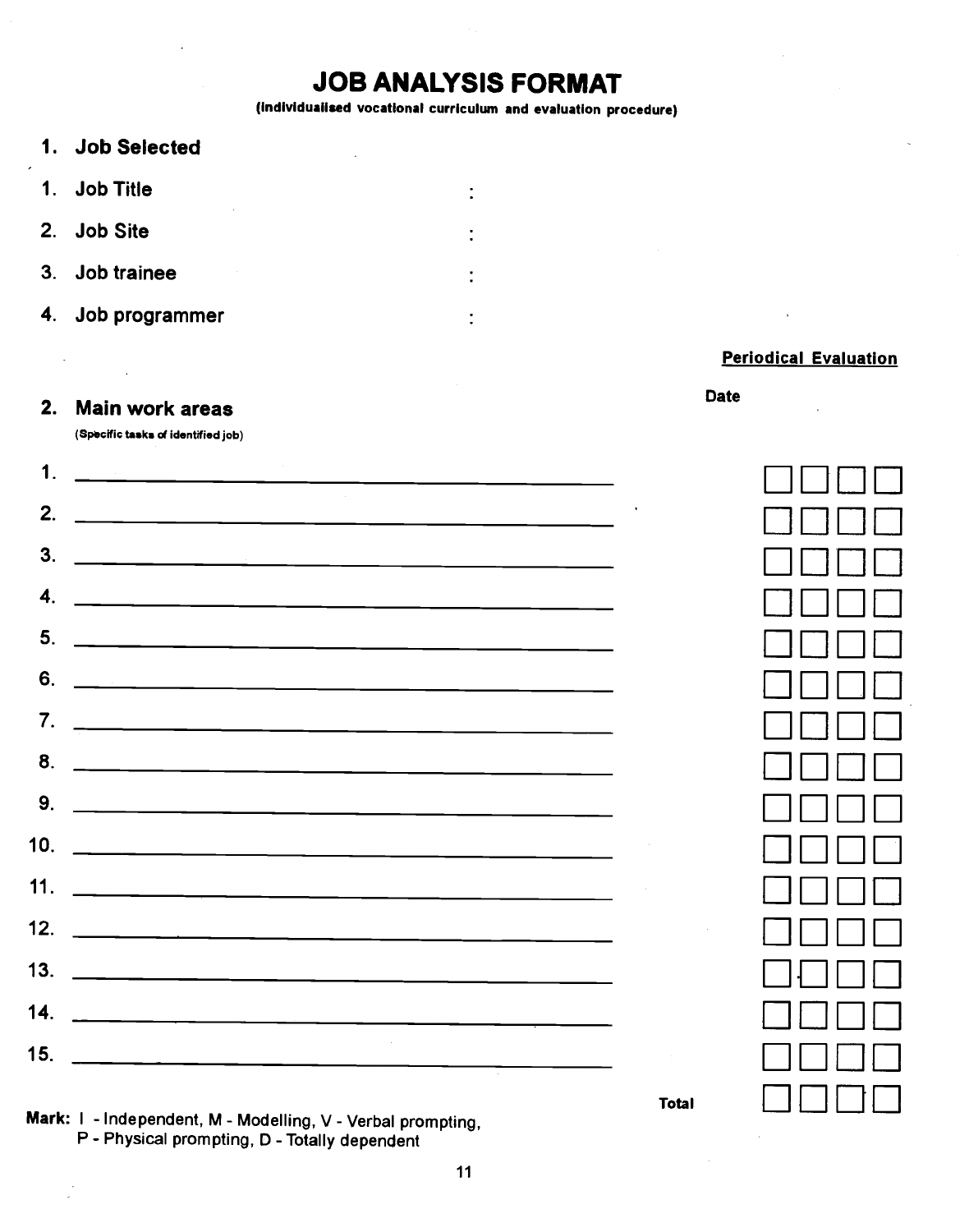|  |  | 3. (Additional duties/tasks) |
|--|--|------------------------------|
|--|--|------------------------------|

|         | <b>J. (Additional duties/tasks)</b> |  |
|---------|-------------------------------------|--|
| . .     |                                     |  |
| າ<br>Ł. |                                     |  |
| 3.      |                                     |  |
| 4.      |                                     |  |
| 5.      |                                     |  |
|         |                                     |  |

#### 4. Work related skills Personal

|    | Personal |        |
|----|----------|--------|
| 1. |          | $\sim$ |
| 2. |          |        |
| 3. |          |        |
| 4. |          |        |
| 5. |          |        |
|    |          |        |

## Functional Academics

l.

(Reading, Writing, Number, Money, time, Measurements)

| (Reading, Writing, Number, Money, time, Measurements)                                                                                                                                                                                                                                               |  |
|-----------------------------------------------------------------------------------------------------------------------------------------------------------------------------------------------------------------------------------------------------------------------------------------------------|--|
| 1.                                                                                                                                                                                                                                                                                                  |  |
| 2.                                                                                                                                                                                                                                                                                                  |  |
| 3.                                                                                                                                                                                                                                                                                                  |  |
| 4.                                                                                                                                                                                                                                                                                                  |  |
| 5 <sub>1</sub>                                                                                                                                                                                                                                                                                      |  |
| 6.                                                                                                                                                                                                                                                                                                  |  |
| 7 <sub>1</sub>                                                                                                                                                                                                                                                                                      |  |
| 8.                                                                                                                                                                                                                                                                                                  |  |
| 9.                                                                                                                                                                                                                                                                                                  |  |
| 10.                                                                                                                                                                                                                                                                                                 |  |
| 11. $\frac{1}{2}$ and $\frac{1}{2}$ and $\frac{1}{2}$ and $\frac{1}{2}$ and $\frac{1}{2}$ and $\frac{1}{2}$ and $\frac{1}{2}$ and $\frac{1}{2}$ and $\frac{1}{2}$ and $\frac{1}{2}$ and $\frac{1}{2}$ and $\frac{1}{2}$ and $\frac{1}{2}$ and $\frac{1}{2}$ and $\frac{1}{2}$ and $\frac{1}{2$      |  |
| 12.<br><u> 1980 - Andrea Andrew Maria (h. 1980).</u><br>1900 - Andrew Maria (h. 1900).                                                                                                                                                                                                              |  |
| 13. $\qquad \qquad$                                                                                                                                                                                                                                                                                 |  |
| 14.                                                                                                                                                                                                                                                                                                 |  |
| 15. $\frac{1}{2}$ = $\frac{1}{2}$ = $\frac{1}{2}$ = $\frac{1}{2}$ = $\frac{1}{2}$ = $\frac{1}{2}$ = $\frac{1}{2}$ = $\frac{1}{2}$ = $\frac{1}{2}$ = $\frac{1}{2}$ = $\frac{1}{2}$ = $\frac{1}{2}$ = $\frac{1}{2}$ = $\frac{1}{2}$ = $\frac{1}{2}$ = $\frac{1}{2}$ = $\frac{1}{2}$ = $\frac{1}{2}$ = |  |
| 12<br>이 사이트 시간 사이트 100ml 이 사이트 시간 시간이 있습니다.                                                                                                                                                                                                                                                         |  |

|       | $\Box$                    |
|-------|---------------------------|
|       | $\mathbf{I}$              |
|       | $\mathbf{1}$ $\mathbf{1}$ |
| Total |                           |
|       |                           |



| $\epsilon$<br>$\overline{\phantom{a}}$ |  |
|----------------------------------------|--|
|                                        |  |
|                                        |  |
| ×                                      |  |
| $\hat{\mathbf{r}}$                     |  |
| I                                      |  |
|                                        |  |
|                                        |  |
|                                        |  |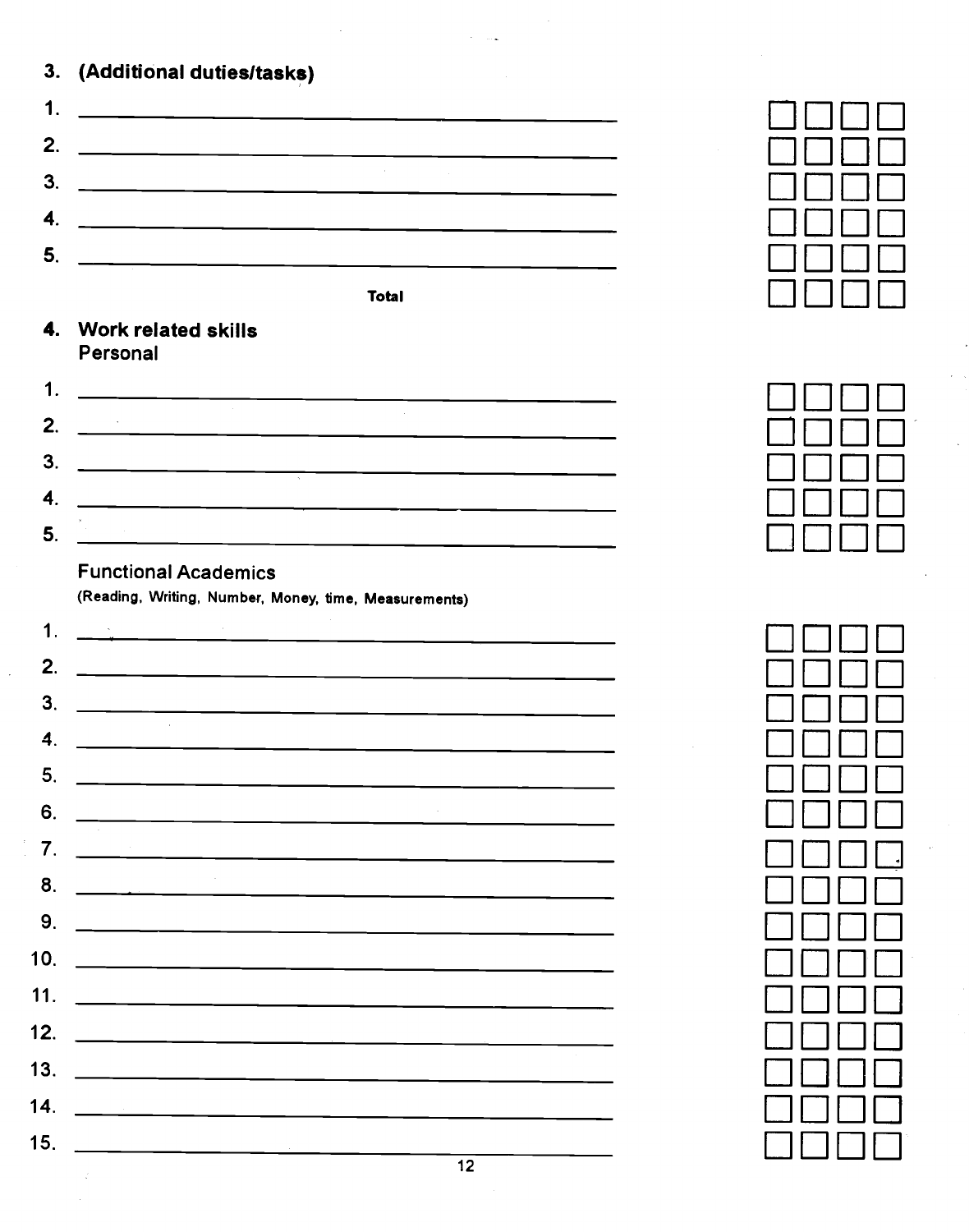#### Sex education

|                  | ---- ----------                                                                                                      |  |
|------------------|----------------------------------------------------------------------------------------------------------------------|--|
|                  |                                                                                                                      |  |
|                  |                                                                                                                      |  |
| 2.               | <u> 1980 - Jan Barbara Barat, prima populație de la provincia de la provincia de la provincia de la provincia de</u> |  |
| 3                |                                                                                                                      |  |
| $\boldsymbol{4}$ |                                                                                                                      |  |
| 5                |                                                                                                                      |  |
|                  |                                                                                                                      |  |

## Recreation

|    | 2. $\qquad$ |
|----|-------------|
|    | Τ           |
|    | 4.          |
| 5. |             |

## Independent living

(safety, travel, family & community living)

| 2. $\overline{\phantom{a}}$                                       |
|-------------------------------------------------------------------|
| $\frac{3}{2}$                                                     |
| 4. $\qquad \qquad$                                                |
|                                                                   |
| 6. $\overbrace{\hspace{2.5cm}}$                                   |
| 7. $\overbrace{\phantom{xxxxx}}$ 7. $\overbrace{\phantom{xxxxx}}$ |
| $\overline{8}$ .                                                  |
|                                                                   |
| 10. $\qquad \qquad \qquad$                                        |
| <b>Total</b>                                                      |



| <b>OCTOBE</b> |  |
|---------------|--|
|               |  |
| $\Box$        |  |
|               |  |

| $\blacksquare$ |  |
|----------------|--|
|                |  |
|                |  |
|                |  |
|                |  |
|                |  |
|                |  |
|                |  |

#### 5. Work behaviour

(use work behaviour assessment checklist Page Nos. 16-19)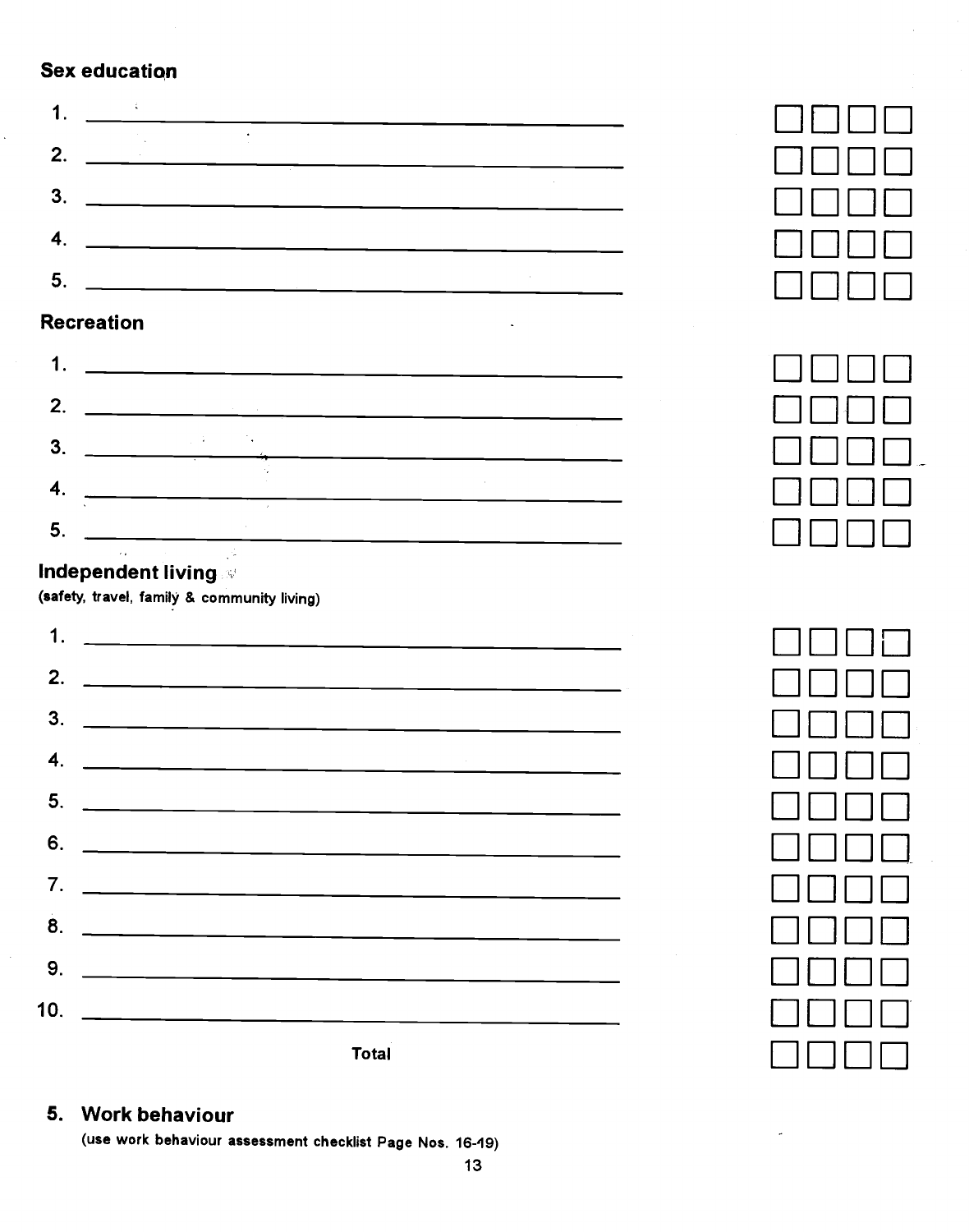- 6. Job requirements
- 1. Equipments and materials
- 2. Cost of production
- 3. Profit expected
- 4. Adaptive devices
- 7. Job Training Procedures
- 1. Training Strategies

 $\overline{\phantom{0}}$ 

- 2. Training in simulated setting
- 3. On the Job training
- 4. Reinforcement/wages/salary
- 5. Job placement
	- a. Open/ Supported/group/sheltered
	- b. Self/home based
- 8. Trainer's responsibilities
- 1. Employer contacts
- 2. Co-workers awareness
- 3. Ongoing assessment
- 4. Continued support and fading out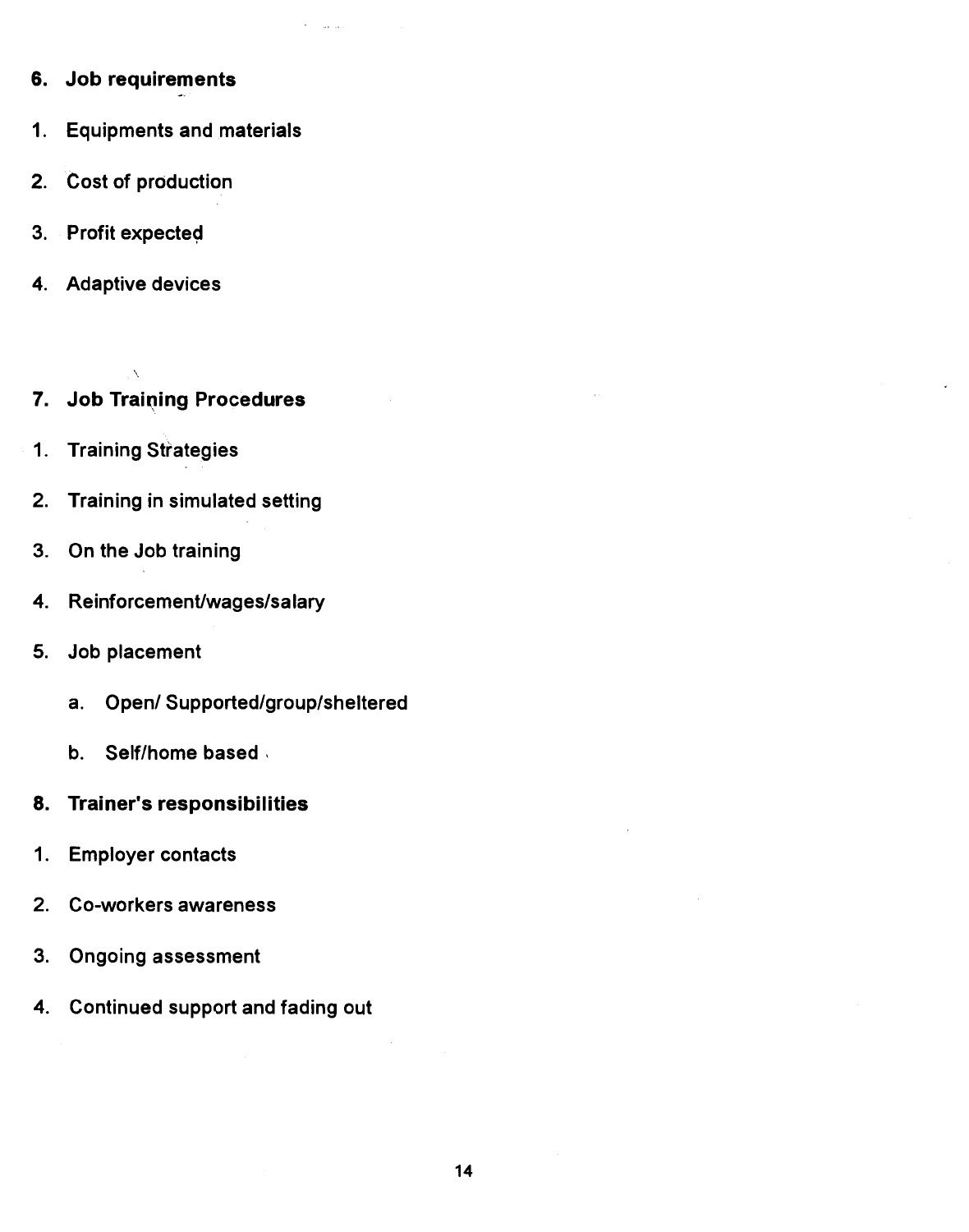#### 9. Parents Cooperation

- 1. Checking regularity and punctuality
- 2. Providing healthy food / lunch
- 3. Implementation of programme
- 4. Discussion with employer
- 10. Any Other Information



#### Comments:

#### Reference

Thressia kutty A.T. (1992) job Analysis and on-the-job training for persons with mental retardation series 1,2,3 NIMH,<br>Secunderabad.

Mcloughlin C.S. (1987) getting employment and staying employed, Paul H.publ.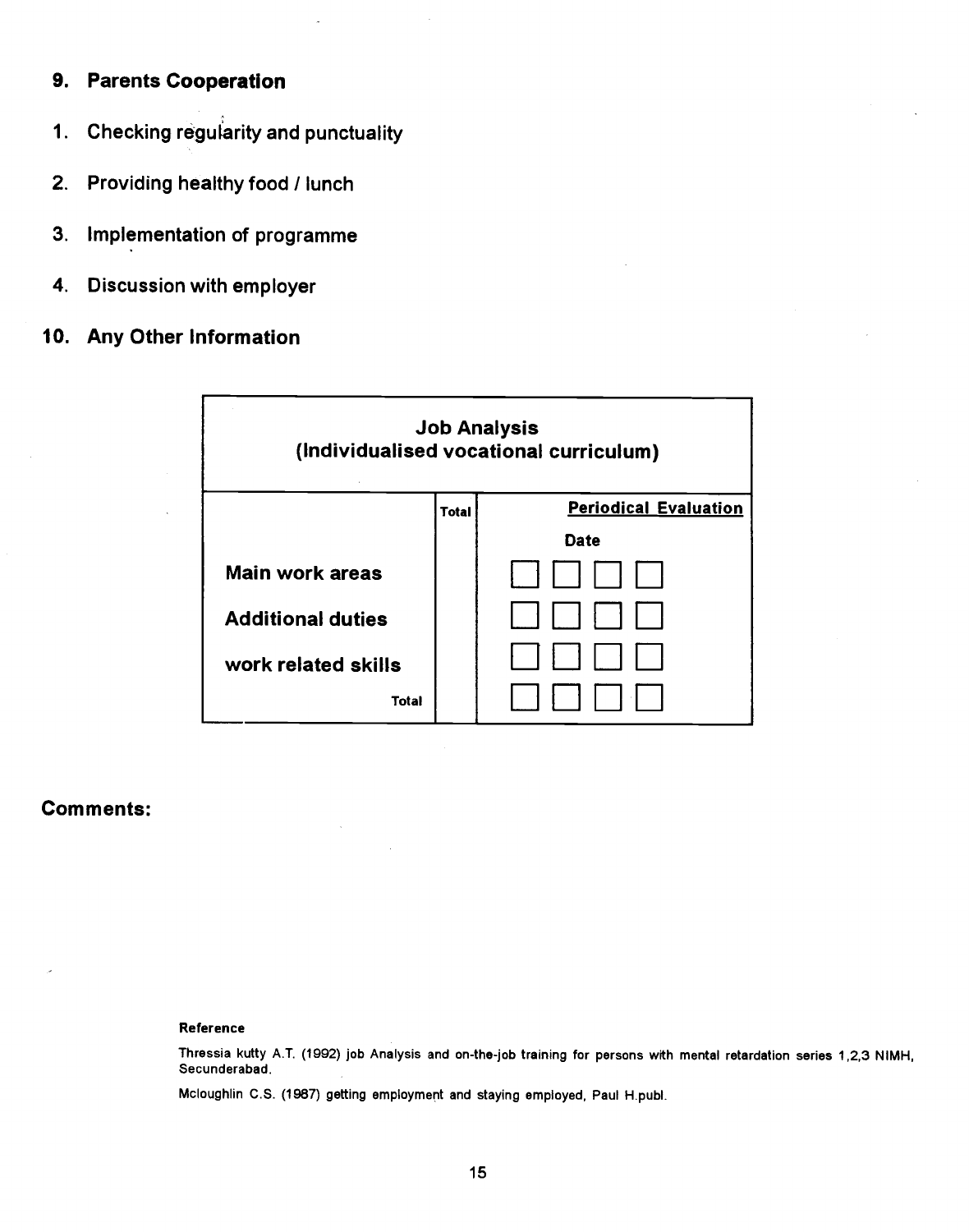## in 1987 WORK BEHAVIOUR ASSESSMENT CHECKLIST FOR PERSONS WITH MENTAL RETARDATION

#### 1. General Information

|    | 1. | Name of the Special Employee*                              |  |
|----|----|------------------------------------------------------------|--|
|    | 2. | Age/Sex                                                    |  |
|    | 3. | <b>Level of Mental Retardation</b>                         |  |
|    | 4. | Job site                                                   |  |
|    | 5. | <b>Job Identified</b>                                      |  |
| 2. |    | <b>Report (Based on the checklist)</b><br>(page nos 17-19) |  |
|    | 1. | <b>Physical appearance</b>                                 |  |
|    | 2. | <b>Personal interaction</b>                                |  |
|    | 3. | <b>Regularity and punctuality</b>                          |  |
|    | 4. | <b>Communication and Social manners</b>                    |  |
|    | 5. | <b>Quality and quantity aspects</b>                        |  |
| 3. |    | <b>Comments</b>                                            |  |

\* The person with mental retardation who is either undergoing vocational training or employed.

l.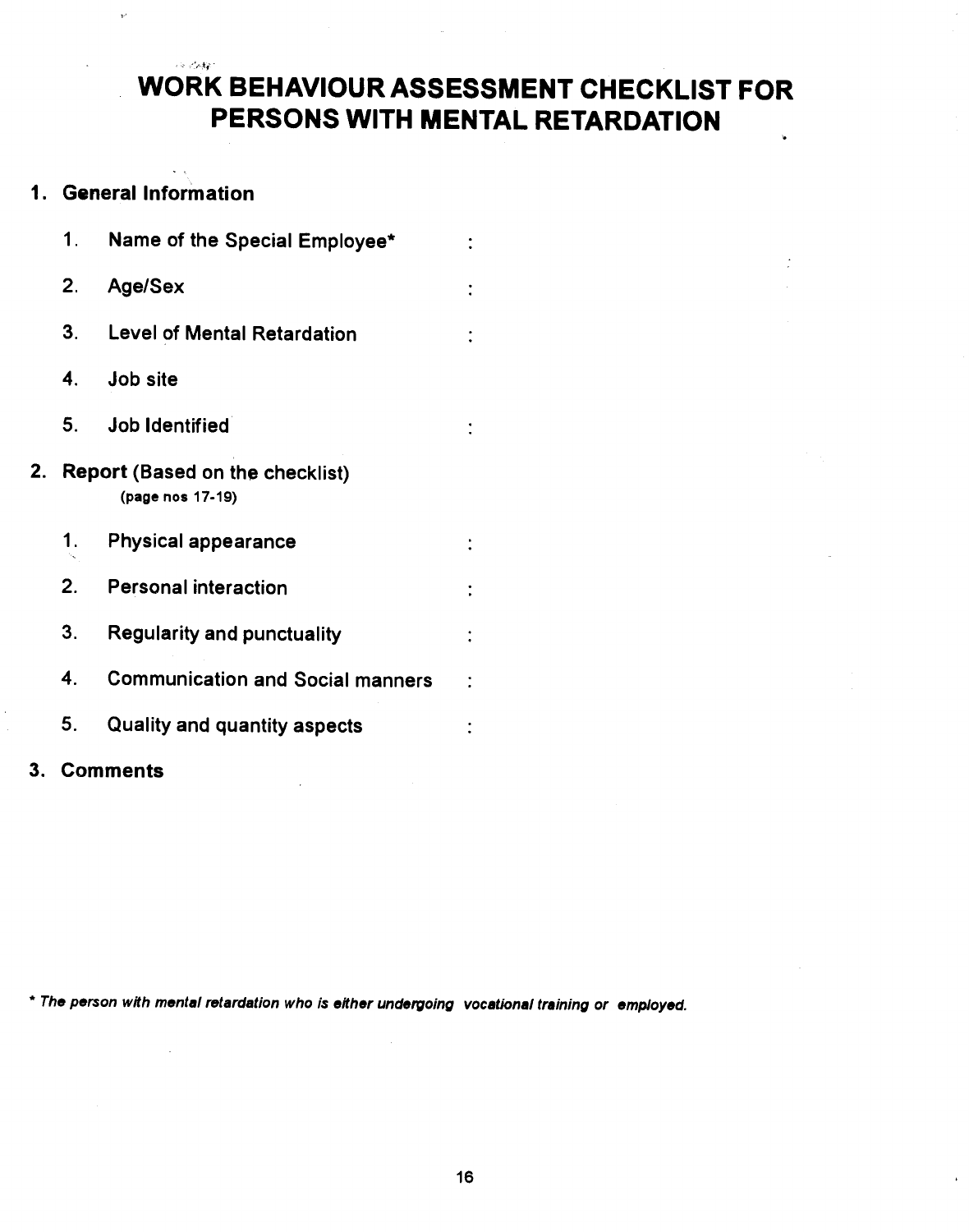#### WORK BEHAVIOUR ASSESSMENT CHECKLIST

#### Periodical Evaluation

|    | I. Physical appearance                      |                             | <b>Date</b> |
|----|---------------------------------------------|-----------------------------|-------------|
|    | 1. Wears proper dress                       |                             | $\tilde{t}$ |
| 2. | Dress is washed and pressed                 |                             |             |
| 3. | Hair is combed                              |                             |             |
| 4. | Shaves regularly/maintains mentrual hygiene |                             |             |
| 5. | Keeps finger nails neatly                   |                             |             |
| 6. | Takes care of toilet needs                  |                             |             |
| 7. | Takes clean food                            |                             |             |
| 8. | <b>Follows mealtime manners</b>             |                             |             |
| 9. | Seeks assistance while taking medicine      |                             |             |
|    | 10. Avoids smoking                          |                             |             |
|    |                                             | Total                       |             |
| 2. | <b>Personal Interaction</b>                 | $\mathcal{F}^{\mathcal{C}}$ |             |
| 1. | <b>Respects supervisor</b>                  |                             |             |
| 2. | <b>Cooperates with coworkers</b>            |                             |             |
| 3. | <b>Controls emotions</b>                    |                             |             |
| 4. | Requests help if necessary                  |                             |             |
|    | 5. Avoids quarrels                          |                             |             |
|    | 6. Maintains appropriate sex behaviour      |                             |             |
|    | 7. Respects others belongings               |                             |             |
|    | 8. Takes care of personal belongings        |                             |             |
|    |                                             | <b>Total</b>                |             |

Scoring system Always - 3. Often - 2 Rare - 1 Never - 0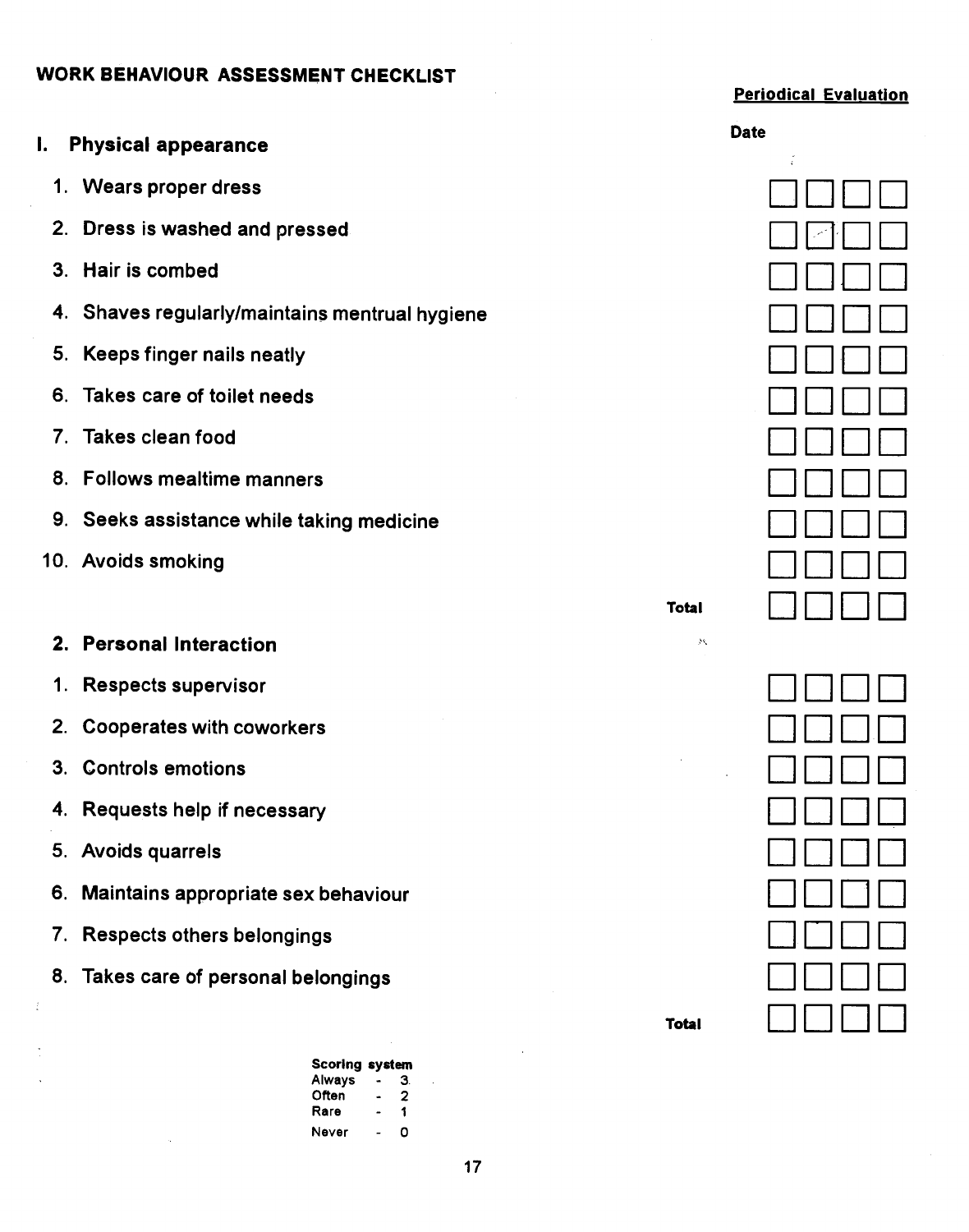## 3. Regularity and punctuality

- Comes to work daily 1.
- 2. Reaches work place on time
- Attends to arrival routines 3.
- **4. If late, follows job site rules**
- 5. Says politely the reason for late coming
- 6. Informs when takes leave
- 7. Comes back to work place after break
- Utilizes the break time appropriately 8.
- Continues work till closing time 9.
- 10. Follows the departure routine

#### 4. Communication/Social Manners

- Follows instructions 1.
- 2. Communicates needs
- Avoids unnecessary talking 3.
- Uses telephone when necessary 4.
- Uses "Sorry, Thank you, Please" properly 5.
- Maintains eye contact while talking 6.
- Avoids shouting during work 7.
- 8. Asks relevant questions
- Avoids unnecessary complaints 9.
- 10. Accepts corrections
- Works in a group without disturbing 11.
- 12. Joins social activities in the work place



Total

Total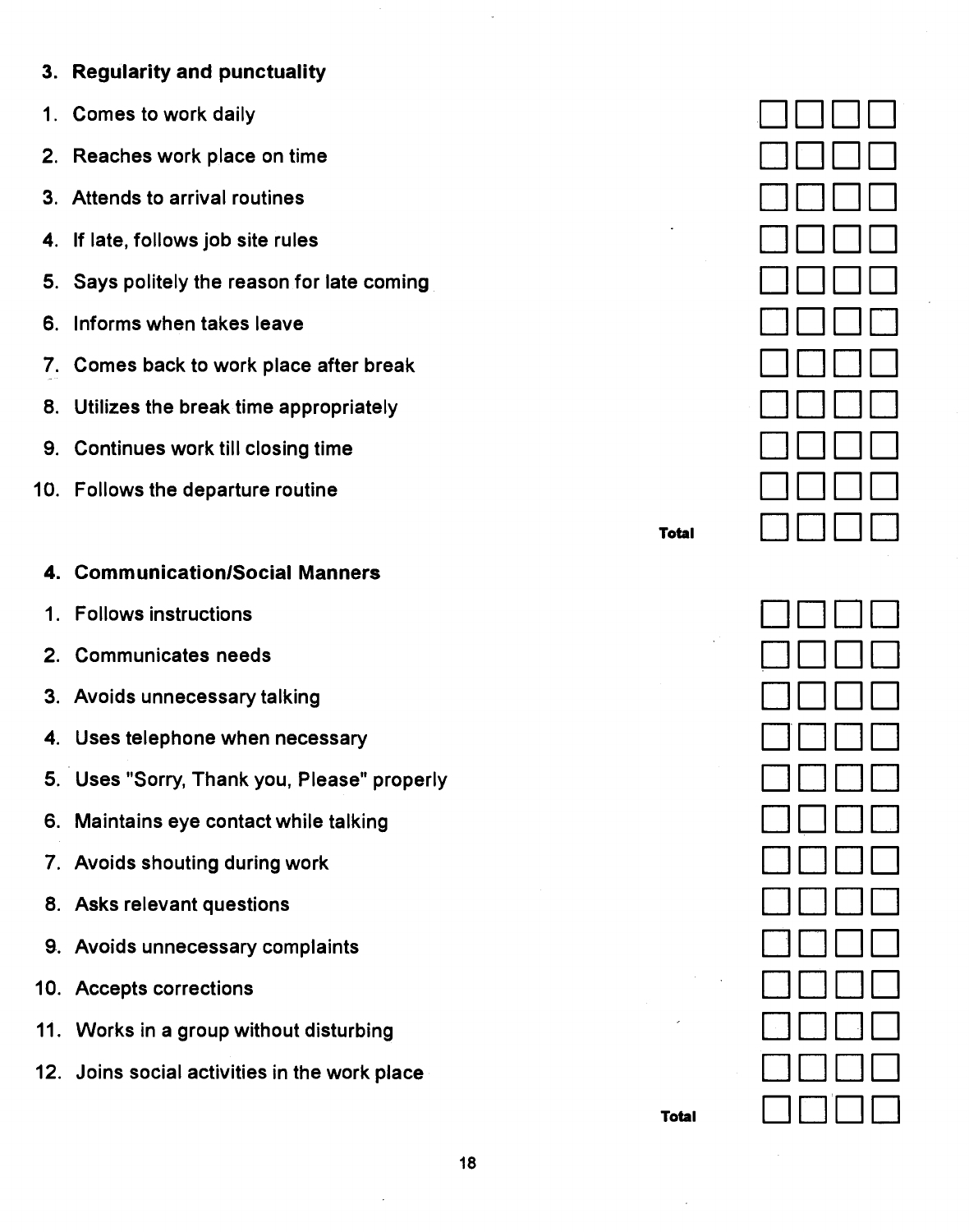## 5. Quality and Quantity Aspects of Work

- 1. Shows improvement in quality of work
- 2. Works satisfactorily
- 3. Reports work problems
- 4. Increases speed of work
- 5. Uses tools safely
- 6. Leaves tools and products in place
- 7. Avoids stealing things from work area
- 8. Keeps work area clean
- 9. Reports missing/broken items
- 10. Continues or stops work as per instruction

| $\frac{1}{2}$                                        |  |
|------------------------------------------------------|--|
|                                                      |  |
| $\boxed{\phantom{1}}$<br>$\hat{\boldsymbol{\gamma}}$ |  |
|                                                      |  |
|                                                      |  |
|                                                      |  |
|                                                      |  |
|                                                      |  |
|                                                      |  |
|                                                      |  |
|                                                      |  |

Total

## WORK BEHAVIOUR ASSESSMENT DATA

|    |                                       |              | <b>Periodical Evaluation</b> |
|----|---------------------------------------|--------------|------------------------------|
|    | <b>Areas</b>                          | <b>Total</b> | <b>Date</b>                  |
| 1. | <b>Physical appearance</b>            | 10x3         |                              |
| 2. | <b>Personal interaction</b>           | 8x3          |                              |
| 3. | <b>Regularity &amp; Punctuality</b>   | 10x3         |                              |
| 4. | <b>Communication/social manners</b>   | 12x3         |                              |
| 5. | <b>Quality &amp; Quantity aspects</b> | 10x3         |                              |
|    | <b>Total</b>                          | 50x3         |                              |

#### Assessed by: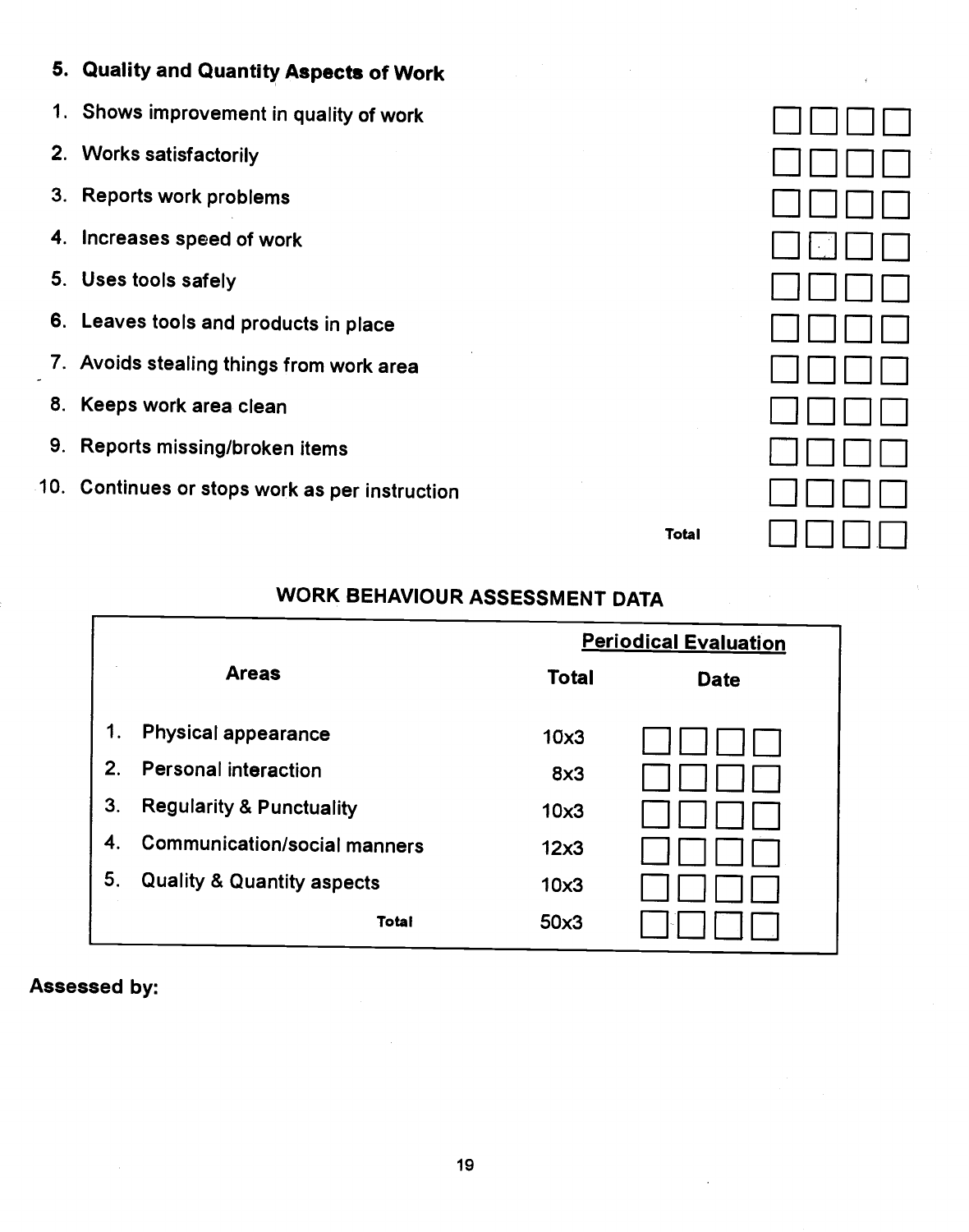## Evaluation Report

 $\chi$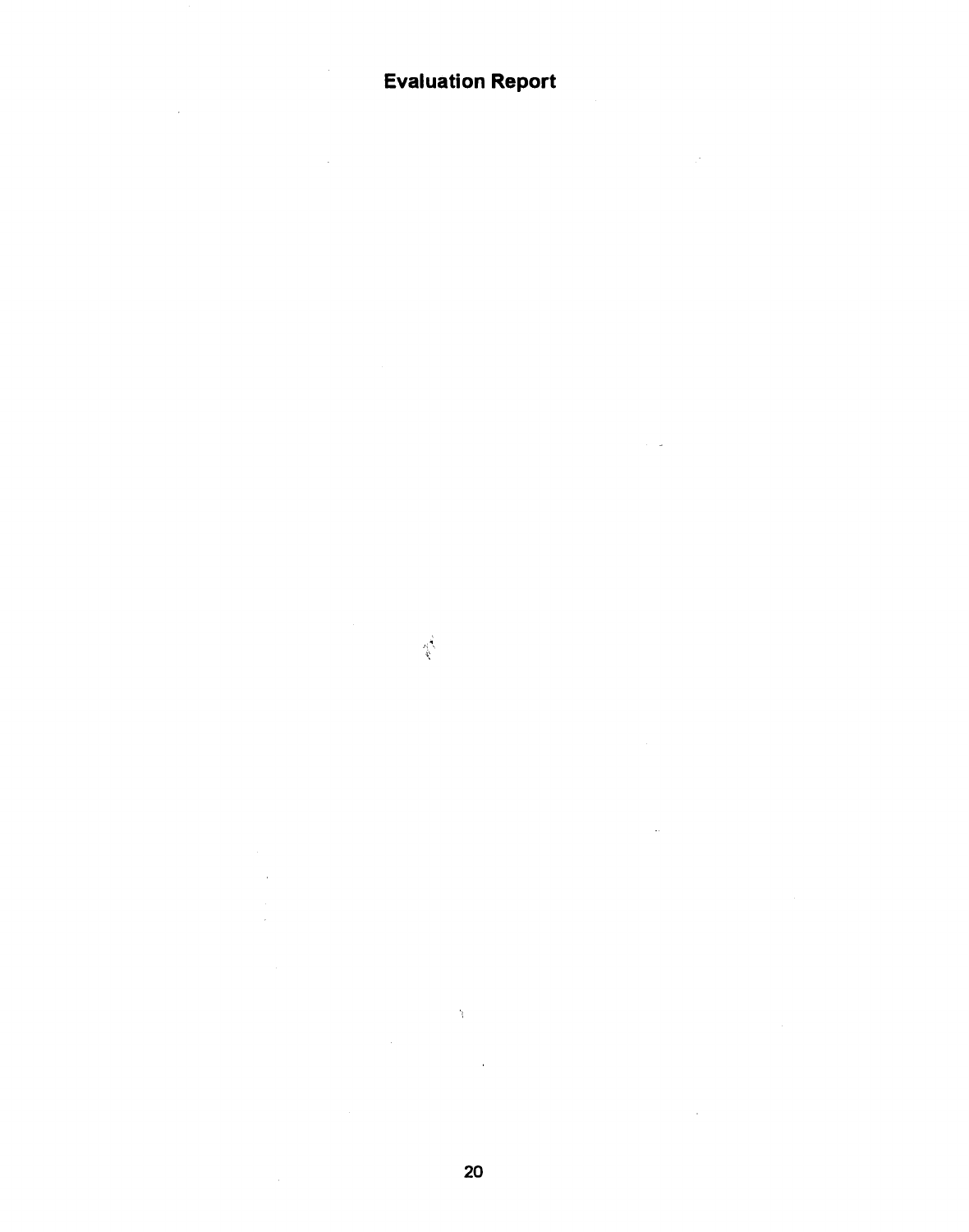

## Job Analysis - specific skills achievement

il i Ü₩ HH 4481 HH 1 **HIII MIT** 珊  $\boldsymbol{\Pi}$ M Ħ. iii 珊腊 開開 拼拼讲 冊 HĦ M 拼拼 W समित<br>समिति n Trinis III **ANTI R** 期間 TH di H 開排 H **TITLET ATIO ATIO** 94 扭 W **THE TH Tillian** liili **TANA** ▥ 曲車 **HEI HHHH** W WHIT ĦH. Ħ THE Hil Ħ. HI. W HIII MH **THE R** HTH 抽抽曲 **ATHANO DALKE** Hij 押用 a mana WM **HITHER** 4 F W **HITA** समान an Hitti **THE WILL** in Maria **The Second** सम्बद्धाः<br>सम्बद्धाः **THE R Milli THE** 拼拼 ł HHH HH 那期 **THE** ₩. 甘田 **HITH** THE स 用用 मक्ति ।<br>समिति । **Milli** E समा **THE BEAT HITE** HH.  $\prod_{i=1}^n$ li p n din 1 W TH **HIME** ļ. **Hilli** 拙拼 HH. H W HHH नाम THE TH. **Title** 詍 HI. НĦ H. 出掛比 W THE THE WH. **Hill** T ПĦ Ħij HIII THIN 拑田 HIHII 曲拍 ĦЩ HH. H a de la construcción Ŧ inan kahal 捕捕捕 EMER 出掛出 亚甲酮 **MANITE** BĦ ₩i I⊞ï HĦ